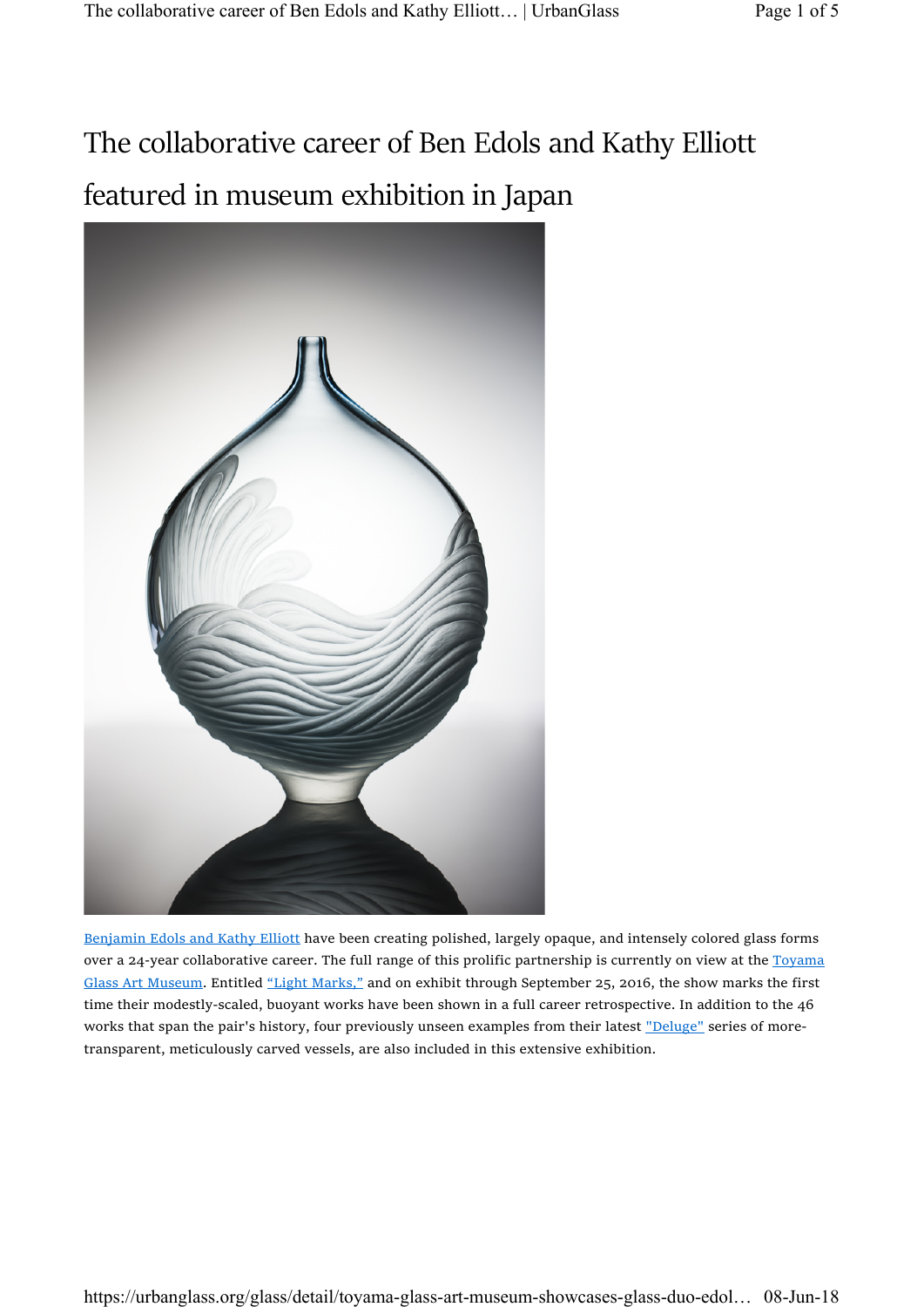

The Australian duo are unusual in their set division of labor: Edols blows the glass while Elliott typically does the cold work. The products of this hot- and coldworking partnership are notable for their elegant forms and highly refined finishes, living up to the standards of formal excellence set by the influential German-born glass artist, Klaus Moje, who founded the glass program at the Canberra School of Art in 1982 (where Edols and Elliott first met) and who made an indelible imprint on Australian glass. Unlike Moje, though, Edols and Elliott's forms are notable for chromatic restraint, part of an overall sense of calm poise that flows through the simple, organicallyinspired abstract works. Haruka Nakashima, curator at the Toyama Glass Art Museum, sees their "gentle, familiar contemplation of nature" coming through their work, saying in an essay on the exhibit that "the enjoyment of the abundance of nature in everyday life and the joy of living together with nature is evident." In an email exchange with the GLASS Quarterly Hot Sheet, Edols said "I think as artists it's your main 'brief' to reflect back your environment… If something of the tones of colour, the shape of leaves, just the huge scale of the Australian bush can be translated through our work, then we've done a great job."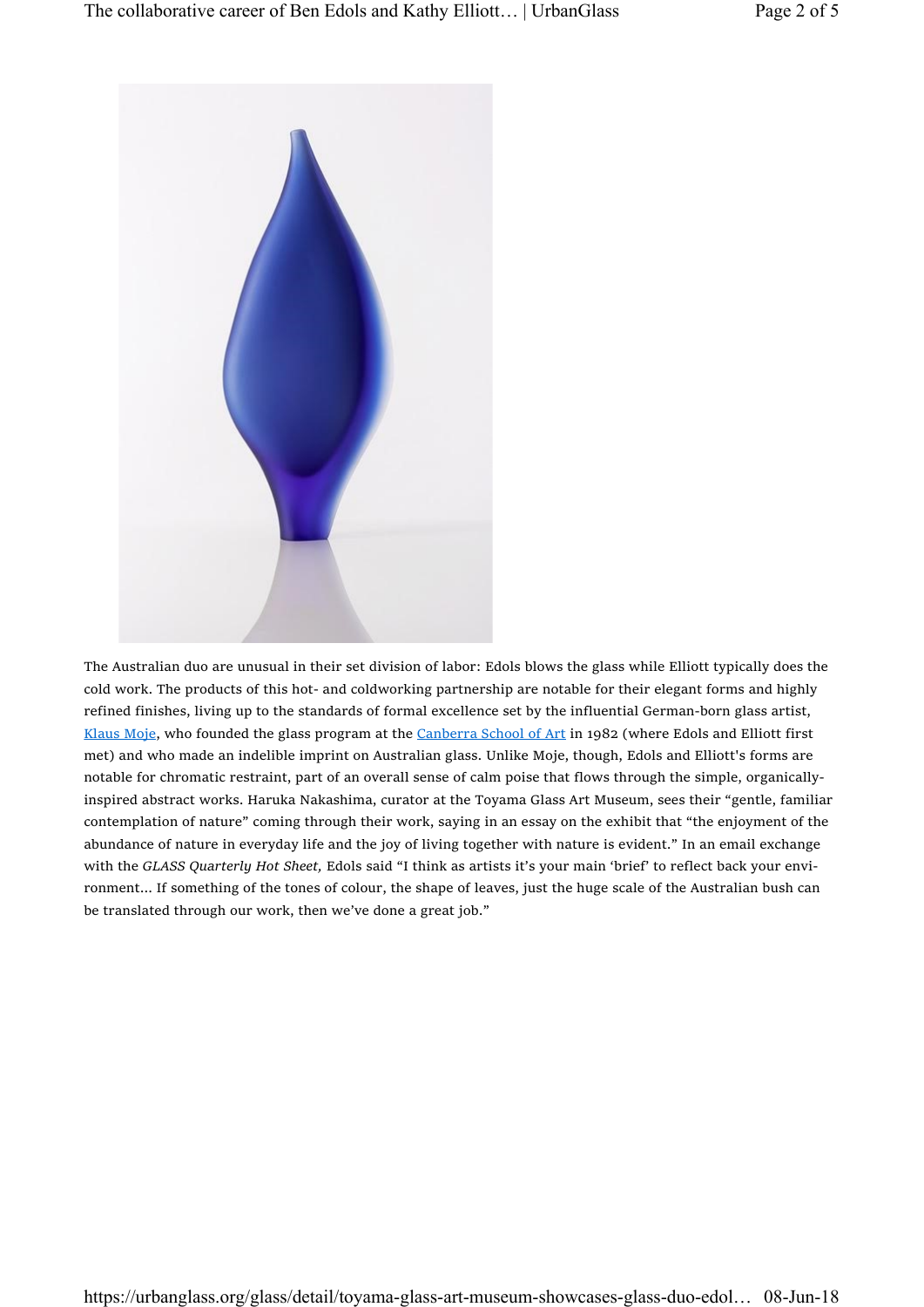

Edols and Elliott met in 1991 while studying glass at the Canberra School of Art — which has since been subsumed into the art school of Australian National University. They began collaborating the next year. Soon after, the two left Australia to travel for many years, spending most of their time in the U.S. (Disclosure: During this period, they often worked out of UrbanGlass.) In 1993, they were approached by jewelry designer and trendsetting decorative art-store owner, Federico de Vera (then of San Francisco), who offered them their first solo exhibition. Elliott credits this opportunity for "[making] us scale up the work and take it more seriously." But they still didn't see this collaboration as the defining career force it was borne out to be. "When we had our first solo exhibition in 1993 at deVera I think we were pretty happy to think we could work together and make a living, but I don't think we ever thought it would last such a long time."

This artistic partnership was never set in stone; it had to be repeatedly renewed through the hard-won process of forging common goals out of competing ideas. Edols said that, "There have been various moments when I'm sure one or other of us have thought they would like to be making work totally independently from each other! But I think when we are both at our 'best,' the work we make together is much stronger than we could ever produce separately. I clearly remember in some early days when I was a 'fellow' at the Creative Glass Center of America [at WheatonArts in Millville, New Jersey] and Kathy was in Brooklyn that I saw the value in the collaboration. Kathy commissioned someone else in NYC around that time to make some pieces for her to cold work, and I didn't like it!" Elliott reiterated this unforced attitude towards their artistic union. "I don't ever take it for granted. We're only human; we live together, raise children together, and make one body of work."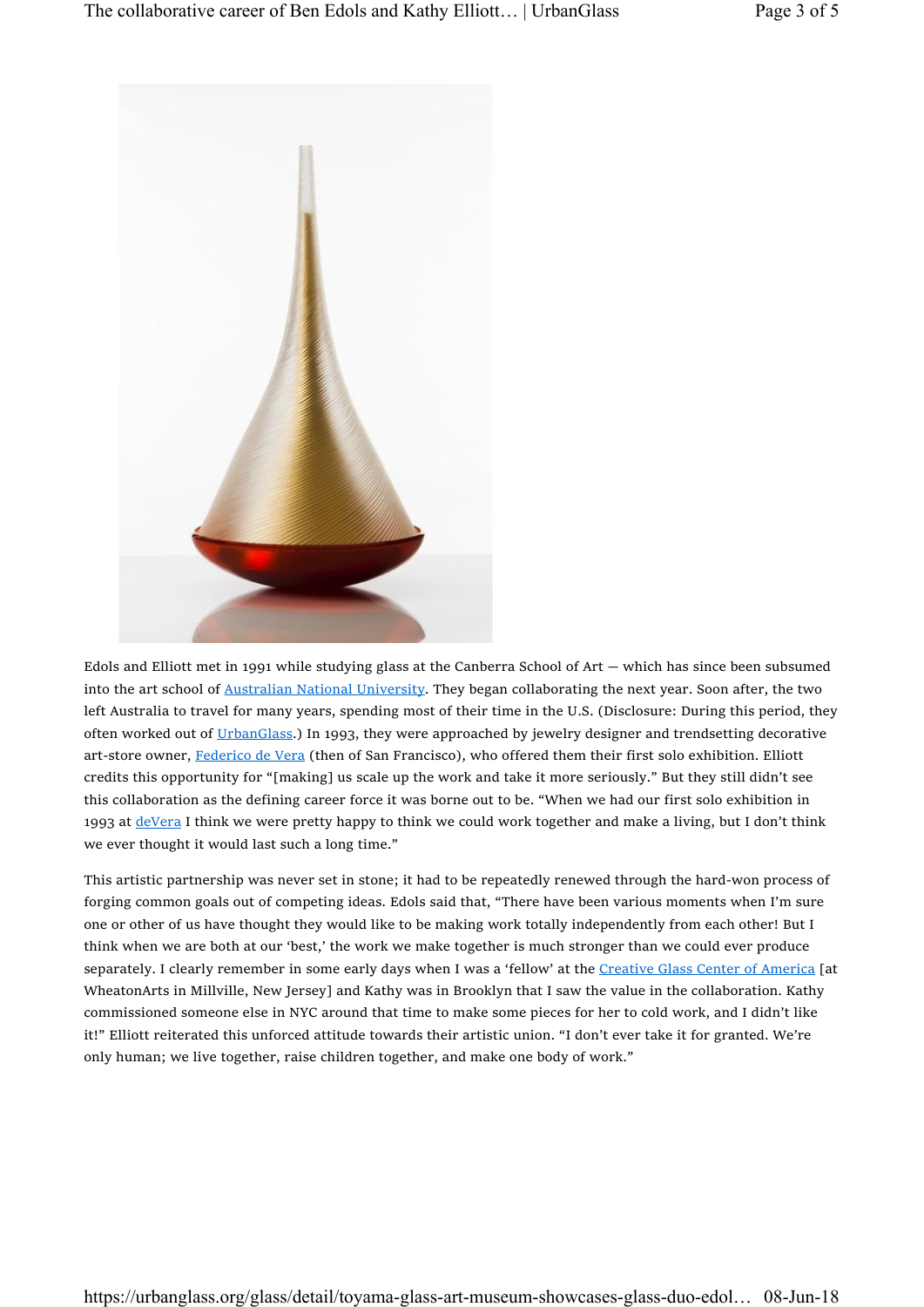

The duo's process reflects this: Elliott said they trade off the role of director. As she puts it, "whoever has a strong vision 'drives the train'… If I have an idea, I draw what I want and the idea evolves." Though the finished works exude an effortless style, their projects are wrought through a lengthy phase of iteration. "The blown form becomes a 3-D sketch. Sometimes the prototypes are really interesting but have too much flavour, too much happening. Then further ideas come through that. We talk about the outcomes of the prototypes, we lobby for what we see as the strengths. Sometimes our ideas align but they often don't, so we edit. As painful as that is, it's probably a strength for the work."

This exacting process is justified by the perfectionist level of execution in their works. But recently, Edols and Elliott have moved beyond the sole concerns of form and execution. They made a significant break with their previous body of work after being deeply impacted by the closure of their studio in 2014. Elliott began to dream of "crashing waves and huge bodies of water," and was motivated to "represent that through the carving." She found a precedent for her aquatic inspiration in the works of the early 19th-century Japanese artist Katsushika Hokusai. These conceptually driven works, which make up the 'Deluge' series, are the pair's first to deal in symbolic imagery — an "analogy for sweeping change," as Edols sees it. "A tidal wave or Tsunami smashing in and sweeping clear for life's changes that we all have to face, for us it was [the] closing of a studio… I previously would have defined myself and Kathy strictly as decorative artists or craftspeople… but to have the work driven largely by the desire to express an emotion or idea is pretty much new territory."



Both artists expressed satisfaction with the show, and an affinity for the museum. The Toyama Glass Art Museum is located in a state-of-the-art building that just opened in August 2015. On top of a permanent collection of Chi